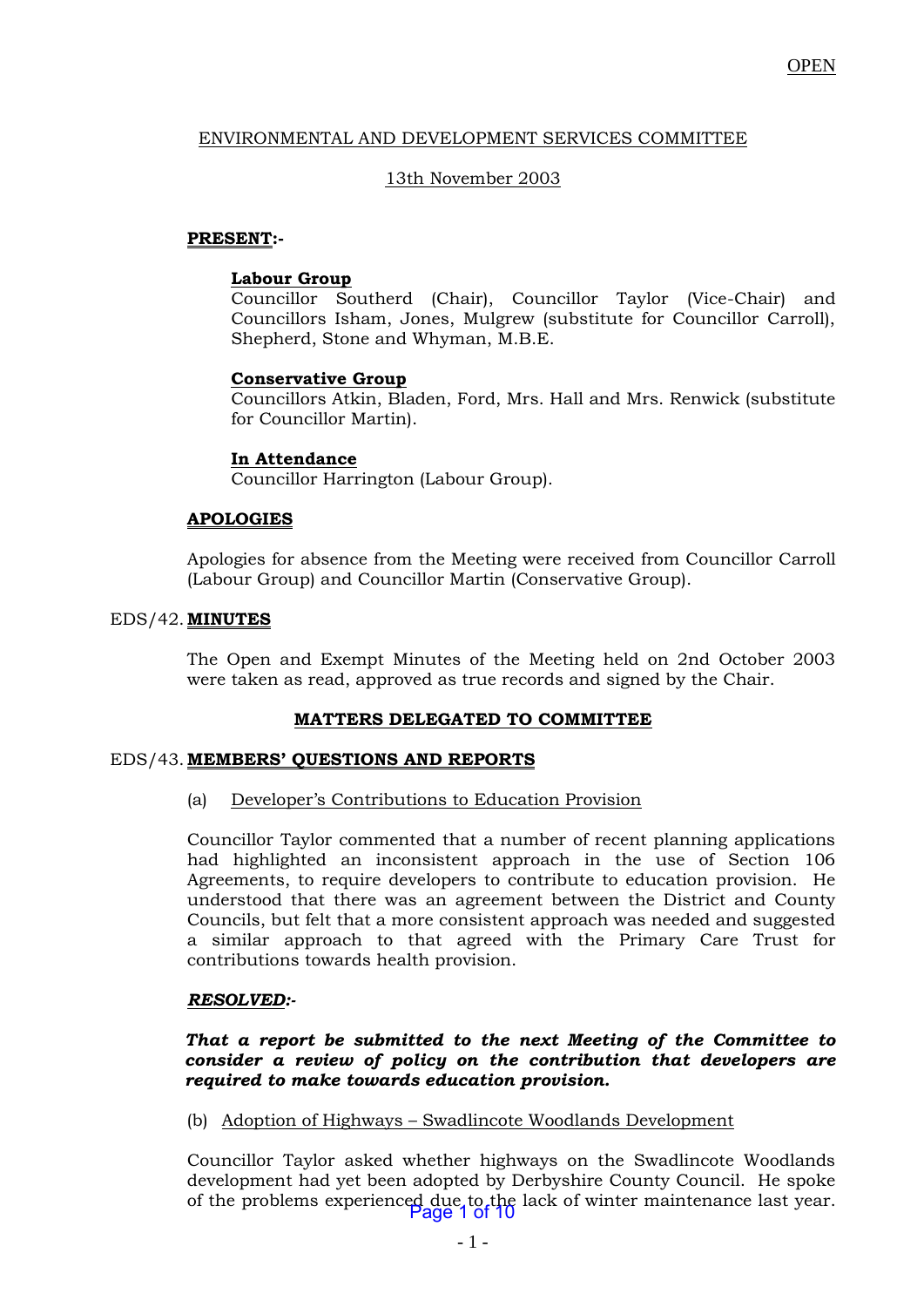He requested that if the roads were not yet adopted, the Council liase with developers to prevent a repeat of these problems. The Chair echoed Councillor Taylor's concerns, referring to problems on the Thorpe Downs estate in Church Gresley, prior to its adoption.

#### *RESOLVED:-*

*That Officers investigate whether highways on the Swadlincote Woodlands Development have been adopted and ensure that arrangements are made for winter maintenance.*

#### EDS/44. **REPORTS OF OVERVIEW AND SCRUTINY COMMITTEES – BEST VALUE REVIEW OF OLDER PEOPLE IN THE COMMUNITY**

It was reported that Derbyshire County Council completed a major Best Value Review of "Older People in the Community" during the summer. A copy of the Executive Summary had been circulated and it had been considered by the Community Scrutiny Committee. The Scrutiny Committee felt that the review might have implications for a number of Council services and that policy committees should be consulted prior to finalising the response to Derbyshire County Council.

The review was citizen based, focusing on four main themes that were originally identified through consultation with older people. The four themes were set out within the report, together with a number of specific issues. Proposals and options for improvement were outlined and a "Strategy for Older People" Action Plan was proposed.

The Committee was asked to consider how the review might impact on its service areas and a number of specific issues were highlighted to aid discussion of this topic. Councillor Harrington presented the report. He sought Members feedback and they were welcome to attend the next Community Scrutiny Committee when this Best Value Review would be considered in further detail.

The Chair felt that the implications of this report were significant. Other Members spoke about the centralisation of services and the need for effective community transport, which had been recognised as a key issue. Councillor Harrington responded to a question on financial implications, relating to the partnership nature of this review. The Chair felt that the review had highlighted the wish of elderly people to stay in their own homes and receive appropriate support services. A view was expressed that there was a wealth of people skills and knowledge to support others in the community. The Community Scrutiny Committee was thanked for the report.

#### *RESOLVED:-*

*That Members' views be reported to the Community Scrutiny Committee on the County Council's Best Value Review of "Older People in the Community".*

#### EDS/45. **DRAFT SERVICE PLANS 2004/07**

The Committee gave consideration to draft Service Plans for the period 2004/07 for the Planning Services, Economic Development and Page 2 of 10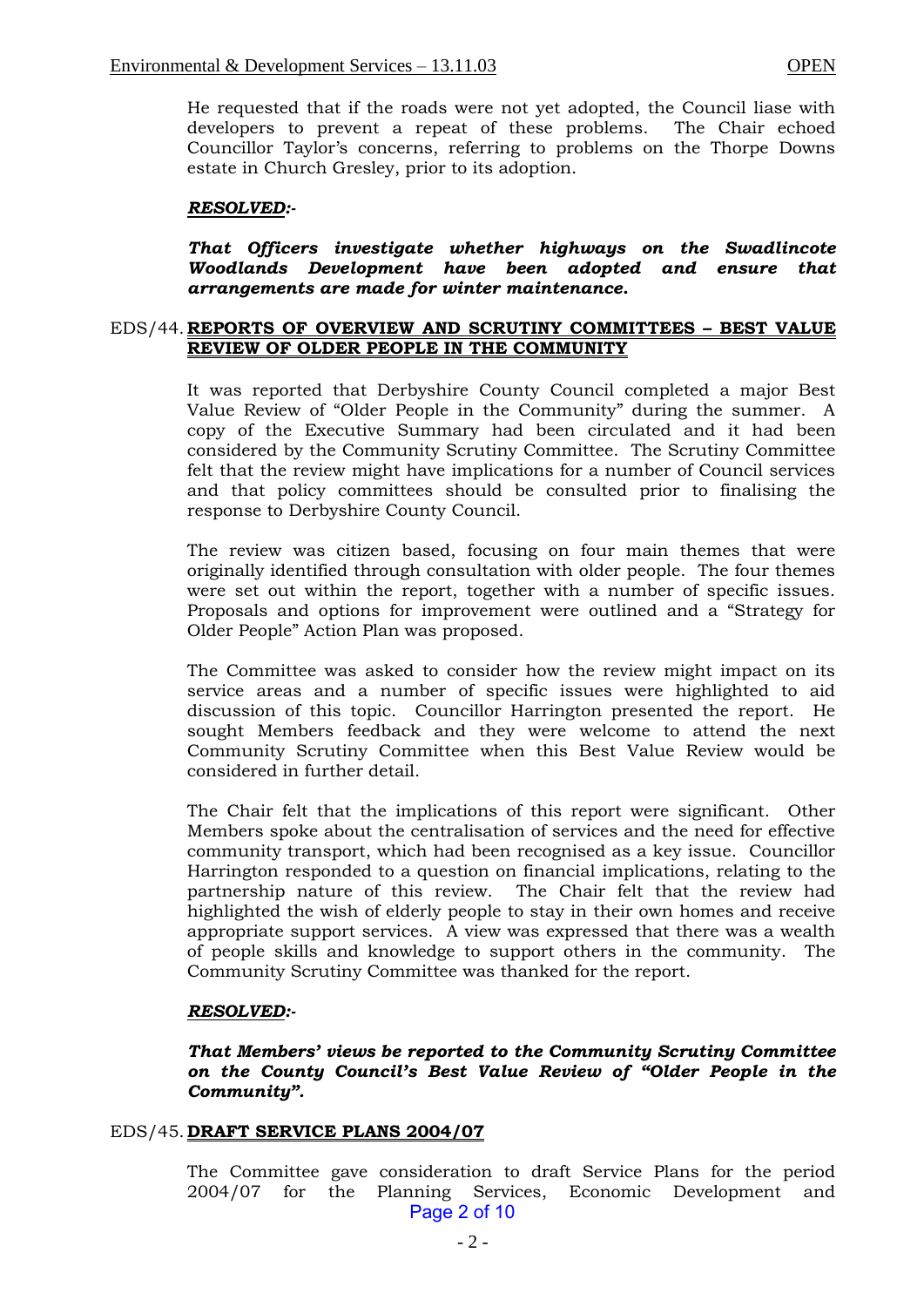Environmental Health Divisions. It was noted that some elements of the Economic Development and Environmental Health Service Plans were the responsibility of other Committees. The Technical Services Plan was not presently available and would be reported to a future Meeting, to be agreed with the Chair.

Service Plans provided an important part of the Council's Performance Management Framework and details were given of those other elements within this framework. The form and content of Service Plans had been revised with the aim of making them shorter and more focused on key issues. They had also been extended to cover a three-year period, although they would be reviewed and rolled forward annually. Progress reports would continue to be made every six months. Details were provided of the sections contained within each Service Plan. All plans had been developed on the basis that there would be no change in the level of resources devoted to that service area. Proposals for service developments or reductions along with new capital projects would be considered through a separate mechanism and incorporated into the Service Plans at a later date. Proposals resulting from the new Corporate Plan would also need to be included later. It was proposed therefore that the Chief Executive, in consultation with the Chair of the Committee, be authorised to agree final versions of the plans when the budget and the Corporate Plan had been approved.

Members were invited to highlight issues stemming from the Service Plans that they would wish to be included in the budget process, or other proposals for savings or growth on revenue or capital schemes. A meeting of the Services and Financial Planning Working Panel would be held on 17th December to consider all of the proposals and to prioritise them in line with the Council's available resources. Members could also bring proposals and ideas to the attention of the relevant Divisional Manager or Head of Service as part of this process.

Each Divisional Manager was invited to highlight key issues within their Service Plan. The Planning Services Manager spoke of current resource issues and advised that Service Development Proposals would be submitted through the budget process. If these proved unsuccessful, it might impact on the final Service Plan. The Officer responded to Members' questions and clarification was provided about the key task on the introduction of public speaking at the Development Control Committee. It was confirmed that the proposed timescale was to prepare for the introduction of public speaking, rather than the commencement of public speaking at Committee. In response to a question from the Vice-Chair, the Officer explained planned gateway improvements to Swadlincote Town Centre. It was also hoped that landowners could be encouraged to utilise land for forestry planting. Information was provided on progress with adoption of the revised Local Plan and it was noted that the new Planning and Compensation Bill would make the revised Local Plan obsolete within a shorter time period. The Leader of the Council commented on the performance indicators and he felt that the percentage information would be more meaningful if supported by actual figures. With the Chair's approval, Councillor Harrington spoke to this item. He felt there was a need for improved surfacing in the Town Centre and better access to some shops to assist people with disabilities. An explanation was provided of the contribution of development to "greener" public open space.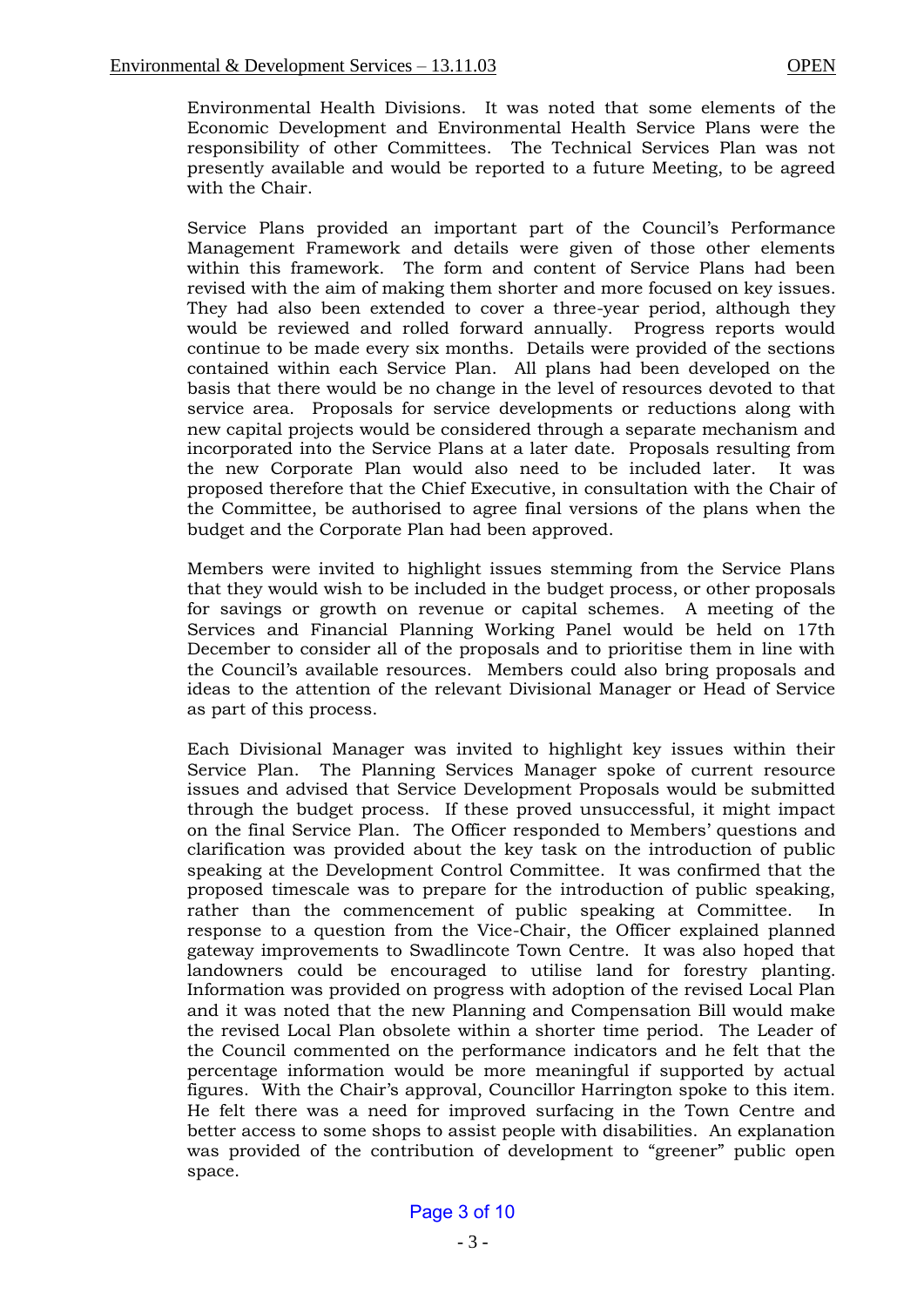The Economic Development Service Plan was discussed. The Leader of the Council submitted questions about the number of inward investment enquiries received, the income generated from the Council's property portfolio, improvements to heating and ventilation systems within the Civic Offices, together with their cost and projected timescale. He also questioned future budget pressures and the review of space requirements within the Civic Offices. The Economic Development Manager responded to each issue, explaining the number of enquiries received from the East Midlands Development Agency, those made direct to the Council and the approach taken to deal with enquiries. He confirmed that income from the property portfolio was treated as general capital resources. He then spoke of the survey by Penningtons on heating and ventilation improvements and progress with the review of space requirements within the Civic Offices.

In response to a question from Councillor Ford, it was confirmed that the Council did not presently seek to acquire further property assets. Councillor Taylor referred to the Best Value Indicator on energy consumption and felt that the Council should seek to reduce its level of energy consumption. He referred to the key task on Economic Development and there was a discussion about the level of take-up in the environmental improvement scheme. In response to a question from Councillor Isham, further information was provided on the devolution of facilities management to Community Groups.

The Committee discussed the Service Plan for the Environmental Health Division and Members praised the staff within this Division. The Leader of the Council was concerned at the apparent lack of preparation for the transfer of liquor licensing to the Council. He understood that in some local authorities, recruitments had already taken place and training was being provided for Officers and Members. He spoke of planned legislation to restrict the use of fireworks and asked how this would impact on the Council. He also submitted questions on overcrowding standards and inspections for immigration purposes. A response was provided to each of the issues raised. A County wide approach was being taken to establish consistent liquor licensing guidelines throughout Derbyshire, whilst allowing a degree of local flexibility. The Officer referred to the need for additional staff and the preparation of a service development proposal to address this need. He then commented on the planned legislation to restrict the use of fireworks and would arrange for an appropriate Officer to contact the Leader to provide further information about immigration visits.

In response to a question from Councillor Ford, information was provided on the Council's role in the 'operation Aberdeen' investigation. This investigation led to the seizure of some four tonnes of meat and ultimately the imprisonment of four people. No additional funding had been received, but this case had highlighted the need for staff support and a protocol had since been established with the Food Standards Agency. Councillor Mrs. Renwick spoke of the difficulties in contacting Pest Control Officers by telephone. It was explained that these two Officers spent the majority of their time away from the Civic Offices. However, they had mobile telephones and messages could be passed to the Officers concerned. Councillor Atkin asked about the review of the traveller toleration policy and felt that the proposed timescale should be brought forward. The Officer explained that this was a target date and it might be possible to undertake the review sooner. It was confirmed that Derbyshire County Council met the costs of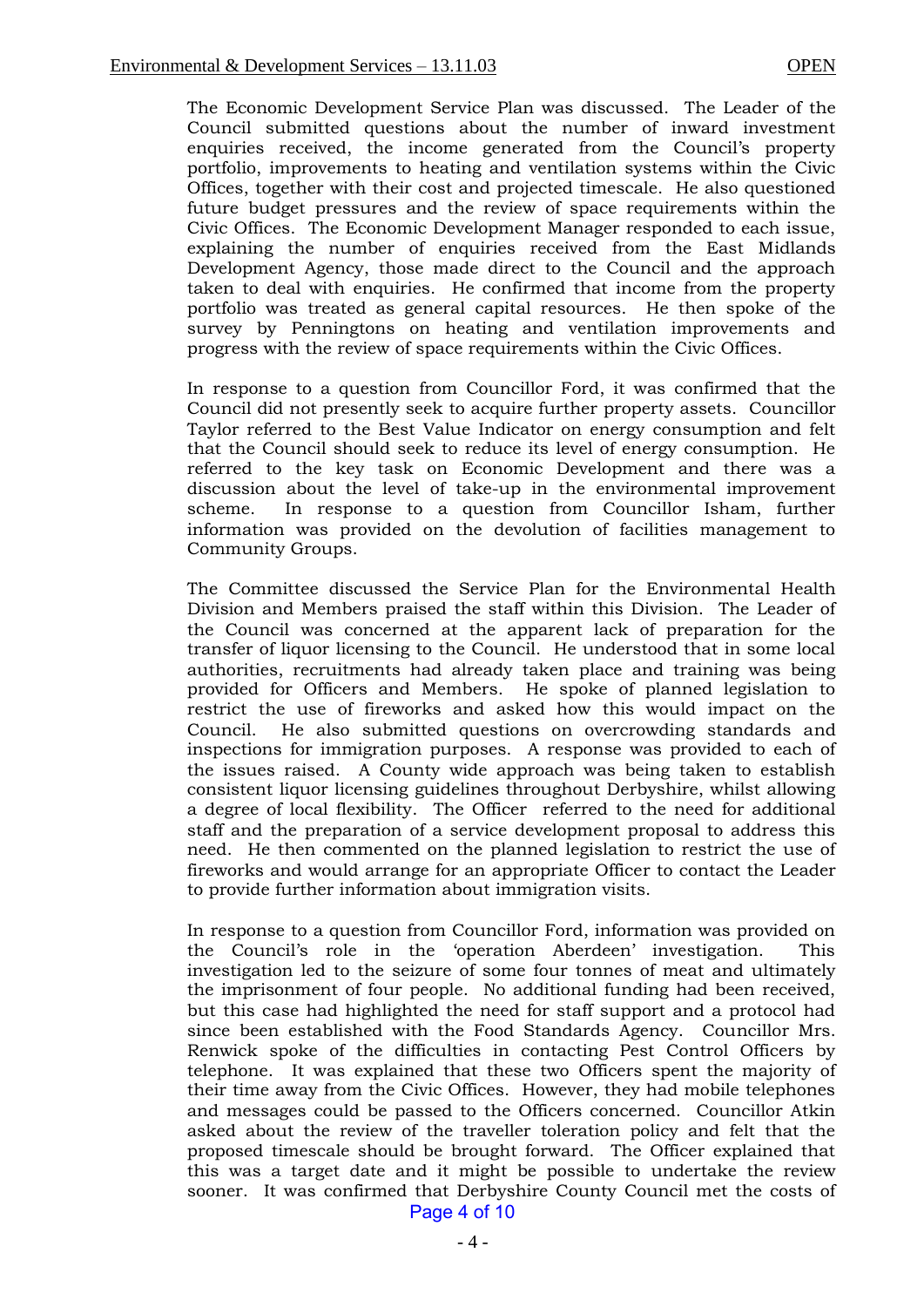traveller site provision. Councillor Taylor praised the work of the Environmental Health Division and supported an earlier suggestion that the Divison seek a quality mark. He then sought further information about integrated pollution prevention and control, specifically relating to the permit for Toyota UK Limited. Other questions were submitted about enforcement action for maintenance of hedges which caused a hazard and with regard to home energy efficiency. The Chair requested that Members' praise be passed on to staff within the Division.

#### *RESOLVED:-*

- *(1) That the Draft Service Plans for Planning Services, Economic Development and Environmental Health be approved as the basis for service delivery over the period April 2004 to March 2007.*
- *(2) That the Chief Executive be authorised, in consultation with the Chair of the Committee, to agree final versions of these plans when the new Corporate Plan and the 2004/05 budget have been approved.*
- *(3) That Members' views be taken forward regarding matters to be addressed through the budgetary process.*

# EDS/46. **CRITICAL ORDINARY WATERCOURSES – ENVIRONMENT AGENCY ENMAINMENT**

The Committee was informed of proposals to transfer management and maintenance responsibilities to the Environment Agency (EA) for four Critical Ordinary Watercourses (COW's). These were located at Hatton, Stanton, Willington and Shardlow and only represented a small proportion of the total watercourses within South Derbyshire. The Council would retain responsibility for managing and maintaining all other watercourses, many of which were the cause of localised flooding. Against the background of the November 2000 floods, the Government had reviewed the funding of flood and coastal defence work. One outcome was to give the EA statutory powers for those watercourses that presented the greatest flooding risk. The EA had programmed the transfer of COW's nationally over the next three years, with uncontested watercourses being concluded in the early spring of 2004. The EA would then accept the entire costs for future maintenance and management of those watercourses enmained. There was an option for the Council to contract back responsibility for the four COWs, through an operating authority's agreement. The advantages and disadvantages of contracting back were appended to the report. Officers considered that the best option was not to contract back responsibility for the watercourses. This view had been supported by a County-wide Land Drainage Officer's Group. The financial and legal implications were also reported.

In receiving the report, Members noted that the transfer was not due to take place until April 2004. Councillor Atkin referred to recent comments made at a Flood Liaison Meeting and the Officer confirmed that those issues raised with regard to relevant watercourses would be forwarded to the EA. The Leader of the Council was alarmed at the proposal to transfer responsibility for these watercourses. He reminded Members of the devastating affects of the 2000 floods and felt that residents would have little confidence in the EA and its responsiveness to flooding problems. He felt that residents turned to Page 5 of 10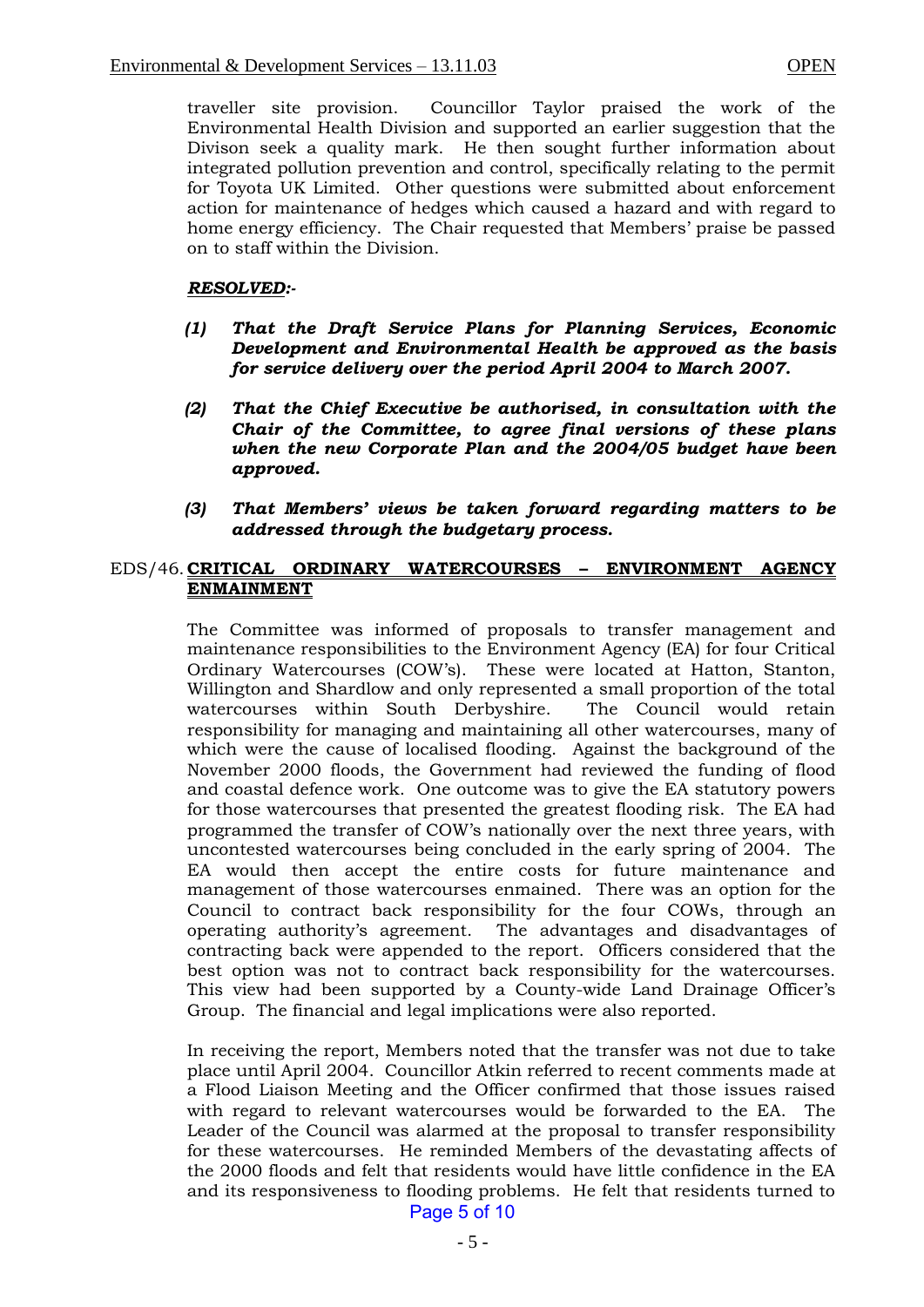the District Council when a crisis occurred. The Chair suggested that a Working Group be formed to look at this issue in greater detail. Comment was also made about three other COW's that were not planned for transfer to the EA and there was a discussion about the risk of these watercourses flooding.

# *RESOLVED:-*

- *(1) That a Task and Finish Working Group be formed to consider this issue in greater detail and then report back on its findings.*
- *(2) That the Working Group comprises five Members as follows:-*

# *Labour Group Councillors Southerd, Taylor and Whyman*

*Conservative Group Two Members - to be confirmed.*

### EDS/47.**PROPOSED DIVERSION PUBLIC FOOTPATH NO. 8 (PART) PARISH OF MELBOURNE**

It was reported that an application had been received to divert part of the above public right of way. The diversion was necessary to enable development, following a successful planning application. The Committee was advised of the current definitive line, the proposal and the assessment of the Rights of Way Officer. An informal consultation period had been completed and no objections had been received.

# *RESOLVED:-*

*That an Order be made under the provisions of Section 257 of the Town and Country Planning Act 1990 to divert part of the definitive line of Public Footpath No. 8, Parish of Melbourne.*

# EDS/48.**PROPOSED DIVERSION PUBLIC FOOTPATH NO. 8 (PART) PARISH OF FOSTON AND SCROPTON**

It was reported that an application had been received to divert part of the above public right of way. The diversion was necessary to enable the construction of a secure vehicle storage compound, following a successful planning application. The Committee was advised of the current definitive line, the proposal and the assessment of the Rights of Way Officer. An informal consultation period had been completed and no objections had been received.

# *RESOLVED:-*

*That an Order be made under the provisions of Section 257 of the Town and Country Planning Act 1990 to divert part of the definitive line of Public Footpath No. 8 in the Parish of Foston and Scropton.*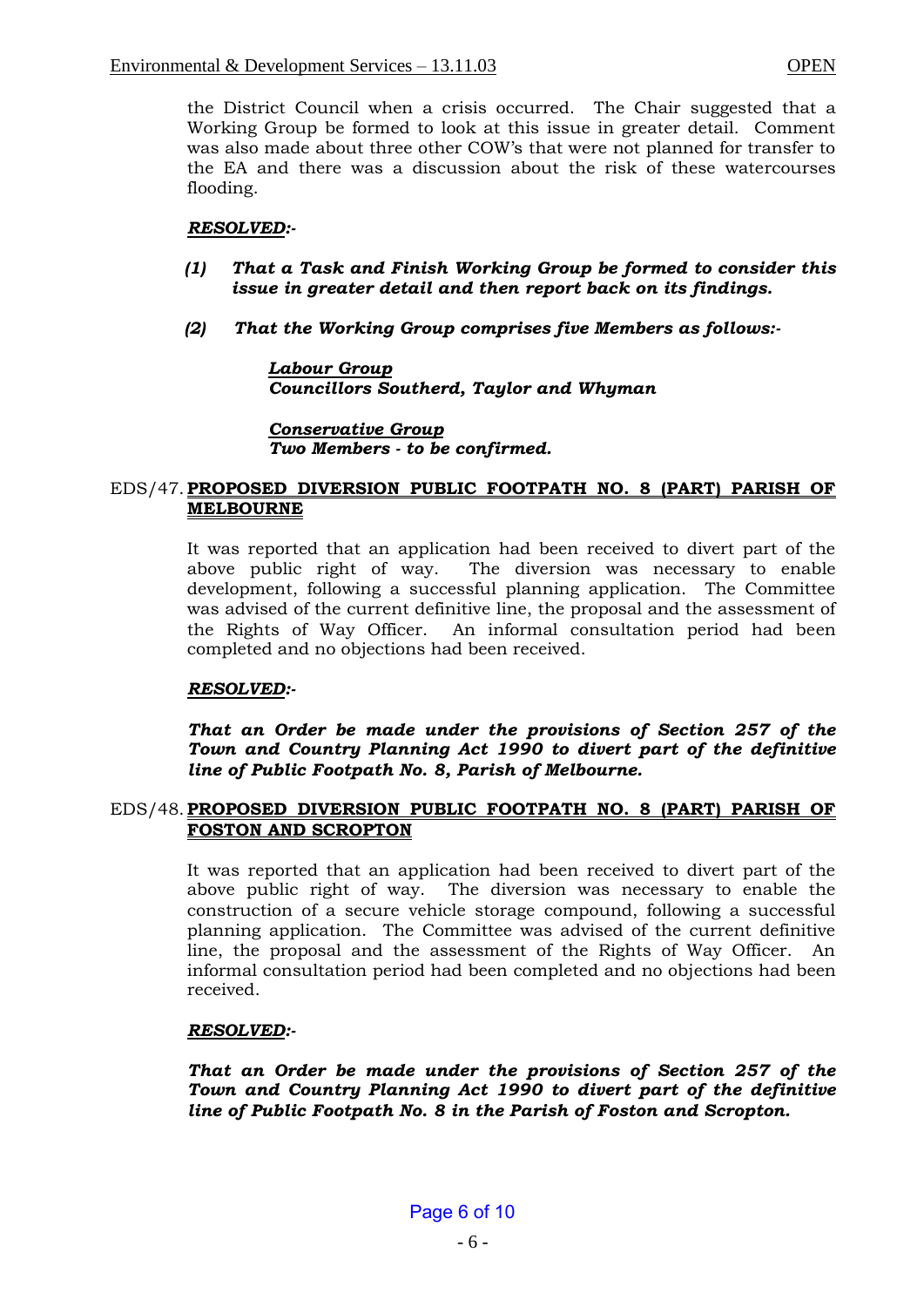#### EDS/49. **DRAFT PLANNING POLICY STATEMENT 7 – SUSTAINABLE DEVELOPMENT IN RURAL AREAS**

It was reported that the Government was reviewing Planning Policy Guidance (PPG) and reissuing it in the form of Planning Policy Statements (PPS). PPS 7 set out the Government's policy on rural areas and the main changes from the current PPG were explained. It included a new policy on the replacement of buildings in the countryside which, subject to some safeguards, was permissive of such buildings where they would be put into business use. There was a new policy on equine activity and an expanded policy on community facilities, including the use of Section 106 Agreements to achieve them. The PPS expanded policy on tourism in advance of the deletion of PPG 21. It removed references to local countryside destinations and deleted the exceptions policy allowing large, high quality houses to be built in open countryside. Some improvements were made by the PPS regarding the conversion of buildings to residential use and the PPS deleted certain annexes to the former PPG other than that relating to occupancy conditions. Responses to the consultation document should be received by the Office of the Deputy Prime Minister by 12th December 2003. The report included suggested responses to each of the main changes in PPS 7.

#### *RESOLVED:-*

*That the Office of the Deputy Prime Minister be informed that the Council generally supports the policy thrust contained in the Draft Planning Policy Statement 7 subject to the following:-*

- *(1) The term 'substantially' in so far as it relates to replacement buildings should be defined;*
- *(2) Further guidance should be provided regarding the use of Section 106 Agreements relating to development in towns and service centres for securing community benefits for rural areas;*
- *(3) Replacement buildings for business purposes should be accompanied by a statement to justify their sustainability;*
- *(4) Further guidance should be provided regarding how the Government envisages the policy on replacement buildings for business use operating;*
- *(5) The position regarding the conversion of non-residential buildings to dwellings in the countryside should be set out more clearly; and*
- *(6) Design guidance should be provided regarding equestrian uses.*

#### EDS/50. **DRAFT PLANNING POLICY STATEMENT 12: LOCAL DEVELOPMENT FRAMEWORKS**

The Committee received a comprehensive report about the content of Draft Planning Policy Statement 12: Local Development Frameworks (PPS 12). Members' views were sought on a suggested consultation response to the Office of the Deputy Prime Minister. The report explained proposed changes to the planning system being introduced by the Planning and Compulsory Page 7 of 10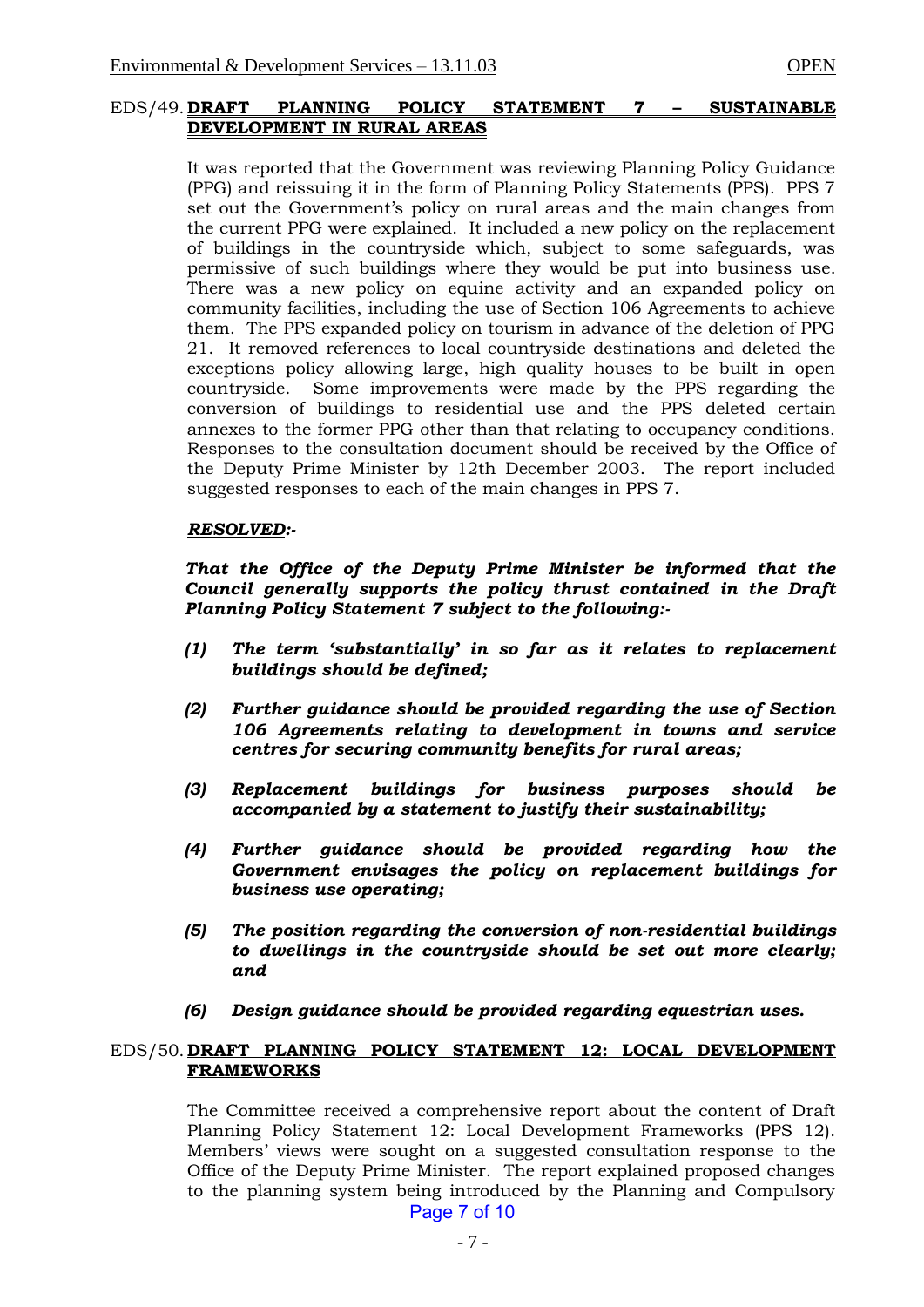Purchase Act, due to commence in the summer of 2004. It reported the implications for the Authority as contained in the draft guidance. The report set out the types of document that the Council would have to produce, the content of which would be similar to the existing system, albeit under a different name. The timetable was reported and there would be a three year timescale imposed for moving to the new system. Emphasis was placed on achieving true community involvement. There was a need to provide a prescribed document setting out how this would be achieved, together with the requirement for such a document to be subjected an independent examination. There was a need to comply with a European Directive on strategic environmental assessment. The Council would need to prepare and then submit to the Secretary of State an Annual Monitoring report. There would be a transitional period, but as the emerging South Derbyshire Local Plan was a considerable way through the review process, it would continue to adoption under the existing procedures. The Inspector's report of the Public Inquiry would therefore not be binding.

The financial implications were reported. Moving to and implementing a new system was likely to require an increase in human and financial resources. This was particularly relevant in relation to undertaking public consultation and in gathering information, so that policies could be monitored effectively. The Government's aim was for local authorities to co-ordinate consultation on their various strategies, in particular, the new planning documents and the Community Strategy. A detailed explanation was given of the linkages between the Community Strategy and the new planning documents, together with the implications for achieving true community involvement in the process.

In response to Members' questions, it was confirmed that a further Public Inquiry would be required and that the revised Local Plan lifespan would be reduced. However, the draft regulations provided for certain sections of the Local Plan to be transferred to the Local Development Framework (LDF). The regulations were still in draft form and whilst Officers would attend seminars to seek appropriate advice, there would be a steep learning curve. There were still some uncertainties regarding the new system, but it was felt that this Council was better placed than many local authorities because of the progress made on the emerging Local Plan. It was questioned whether a further Public Inquiry would give a second opportunity for objectors to the Local Plan. Officers felt that once the Local Plan was adopted, planning applications would be submitted. If planning consent was granted, that permission could not be revoked.

Councillor Bladen sought further information about the consultation arrangements and the Officer confirmed that a Statement of Community Involvement had to be produced. There was a minimum requirement, but it was hoped that the Council could exceed this. It was questioned whether consultees had monitoring rights. The Officer explained the current consultation approach and the variety of methods used for different types of consultees. Under the revised arrangements, there would be a requirement to produce an Annual Monitoring Report and to submit this to the Government Office for the East Midlands.

Councillor Ford spoke of the need for Members' training and this would be provided once the guidance had been finalised. In response to a further question, a comparison was given between the LDF and the Local Plan, in Page 8 of 10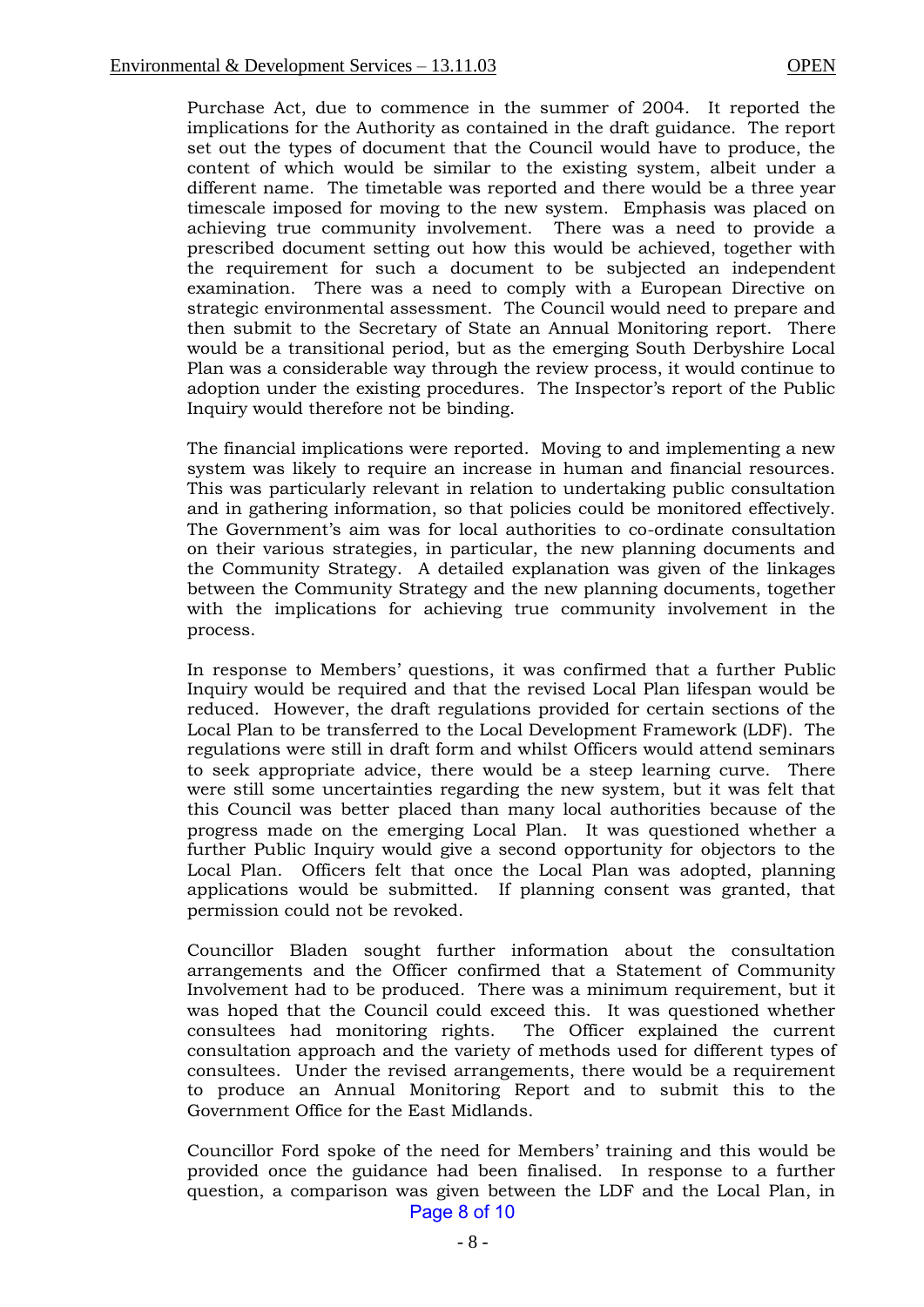terms of the "binding" nature of the Inspector's decision. At present, Inspector recommendations on a Local Plan Inquiry were not binding, but a District Council would need robust reasons if it chose to ignore these recommendations, otherwise the Secretary of State might give a direction.

#### *RESOLVED:-*

*That the Office of the Deputy Prime Minister be informed that whilst the Council welcomes the objective of increasing community involvement and speeding up the planning system, it has grave concerns regarding the process as set out in Draft PPS 12, as follows:-*

- *(1) The arrangements are complex and confusion is very likely to be experienced by the public which, in particular, is just getting to terms with the existing names and status of documents produced by the planning system under the last change.*
- *(2) It is likely that due to the short timescales prescribed for preparing the new documents that Authorities will merely conform to the minimum requirement for public consultation thus undermining the aim of achieving effective community involvement.*
- *(3) Subjecting the Statement of Community Involvement as well as the various documents to independent examination however laudable is likely to cause delay unless a considerable number of Inspectors are recruited to the Planning Inspectorate.*
- *(4) Limiting the consultation period for Supplementary Planning Guidance to a maximum of 6 weeks does not allow sufficient time for bodies such as Parish Councils that comprise representatives of the local community to give sufficient time to respond. Whilst publication of documents on the Council's website will ease access, not everyone is on the internet.*
- *(5) The need to specify what documents are to be produced in advance is likely to result in a cautious approach with fewer Supplemental Planning Guidance documents being produced. Lack of detailed guidance will lead to differences of opinion resulting in inconsistent decisions and potentially an increase in appeals.*

#### EDS/51. **DRAFT PLANNING POLICY STATEMENT 11 – REGIONAL PLANNING**

It was reported that the Government's intention was for Planning Policy Statement 11 (PPS 11) to replace the current Planning Policy Guidance Note on regional planning. This PPS concerned the procedural policy for preparing planning documents at the regional level. Regional planning guidance would be replaced by Regional Spatial Strategies (RSSs) and local authorities would in future prepare Local Development Documents (LDDs) in conformity with the RSS. The aim was to ensure that future changes to the RSS were produced on an inclusive basis of partnership working and with community involvement. The document should be more regionally and subregionally specific, with a focus on implementation and better integrated with other regional strategies. The RSS should provide a broad spatial Page 9 of 10